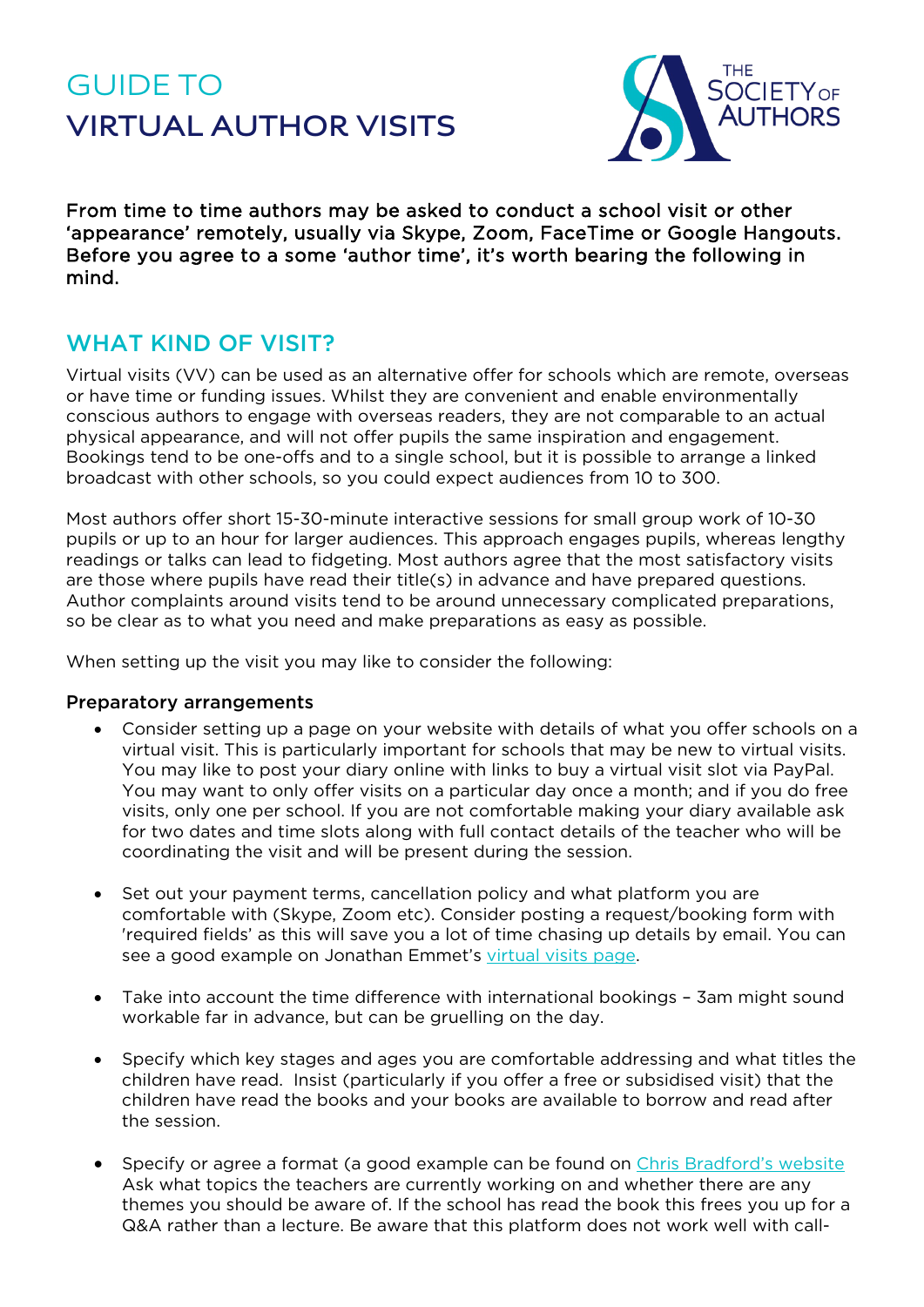and-response type of assemblies. Visuals might be too low resolution or fractured to select volunteers or to deal with multiple responses.

Identify the full nature and size of the audience. What sort of venue will the children be in (hall or classroom) and will the video be projected, or are pupils going to crowd around a laptop? As with

 "Tip: If children have bought books, authors can post signed stickers – this will encourage children and the school to buy books even if it's a virtual visit."

### *Chitra Soundar*

in-school visits, it is worth knowing if any pupil has any special needs that you should be aware of.

- Make sure that the school understands that you need to see and hear the pupils. Ideally, ambient noise should be kept to a minimum (no shouting out questions en masse) and a microphone used.
- Clarify whether books are to be sold around the visit. Send posters, book lists and order forms in advance. You may wish to offer a discount for bulk-buys.
- Collect your caller's details and add them to your contacts list.
- Send additional materials (worksheets, quizzes etc) so they arrive in time for your appearance.

### On the day

- Check the camera and sound at your end before the start and what can be seen in the background. Tidy and remove any personal items. Most authors put a bookshelf behind them and arrange their books or merchandising (plush characters, etc) so that they are front-facing.
- Check the connection in the room well in advance so there is time to resolve any glitches. Insist that this is done when children are not present, so they do not lose the novelty of the visit. If you Skype/Facetime regularly and are confident that your own set-up works correctly, you may not wish to make test calls as they can be very time consuming. With inexperienced schools, ask them to test out the set-up they will be using (including any external microphones and speakers) with another third-party user ahead of the session.
- Remind the teacher of the format and your requirements.
- Agree who's going to ask the question (pupil(s) or teacher?) and ascertain how near or far they have to be to the microphone to be heard.
- Have some props on hand if you have been enlarged across the classroom wall and are talking to primary children it can be fun to make things 'appear' on the screen.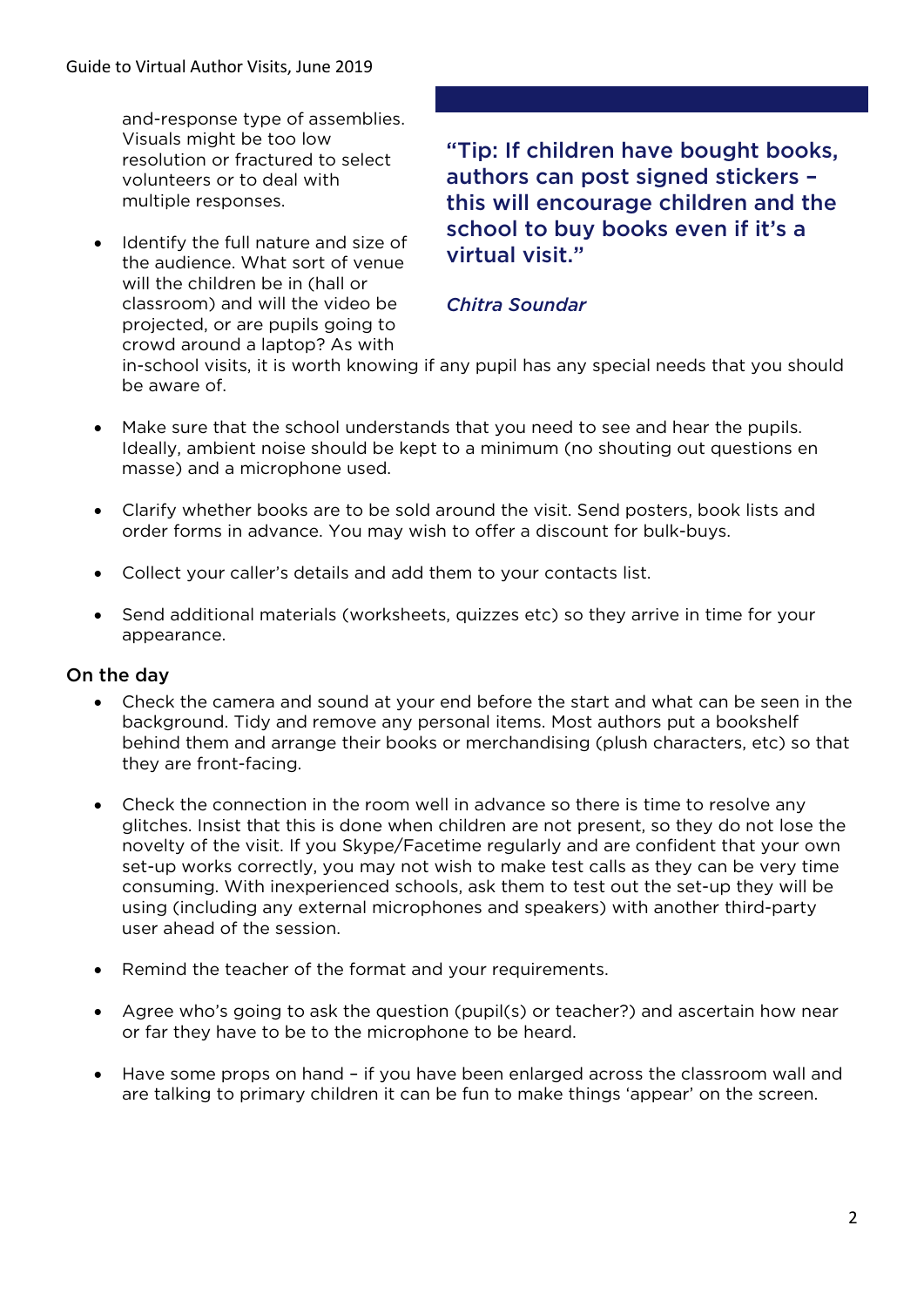### FEE

The majority of UK schools will contact authors expecting a free talk, but payment is common overseas, particularly in America where VVs are more established. Authors should not be shy of charging – these talks make the same use of your professional time and reputation, and include the same high expectation of performance. Assuming the session is conducted from your home, you are saved the time spent travelling and the host *is* saved accommodation and travel expenses; but you will still have to prepare for the visit and spend more time in

 "For free visits, it usually takes around five minutes at the beginning to sort everyone's viewing positions out and make sure the sound is okay, then I'll read for about 10 minutes and there are 5 minutes of questions at the end."

### *Lou Treleaven*

administration – arranging the booking and testing connections in advance.

In a 2019 survey of Society of Author's Children's Writers and Illustrator Group (CWIG) members quoted charging 50-100% of the rate for a single physical appearance in a school, commonly quoted as being £150. See also our 2013 [Authors Fees Advice for School and](https://www.societyofauthors.org/SOA/MediaLibrary/SOAWebsite/Guides/CWIG-Author-Fees-Guide-2015_1.pdf?ext=.pdf)  [Library Visits.](https://www.societyofauthors.org/SOA/MediaLibrary/SOAWebsite/Guides/CWIG-Author-Fees-Guide-2015_1.pdf?ext=.pdf)

- 10-15 minutes 'Free' charitable sessions consisting of a short reading and Q&A. Some authors charged an administration fee of £20-25.
- 20 minutes £50
- $\bullet$  30 minutes £50-90
- 60 minutes £75-90-150-180

Authors who had previously given free visits said that they had begun to charge, as schools tended to be more committed and respectful of arrangements if a fee was in place.

# RIGHTS

Most visits are live-streamed and not recorded, but it is sensible to clarify what use the host (or you) can make of the material. For example:

- Stipulate that the event may not be recorded other than by mutual agreement. If the event is recorded for future use the audience should be notified and their/or their parents' consent gained in advance (there may be privacy and safe-guarding issues).
- Where the event is recorded, clarify terms based on the following amend as appropriate:
	- (i) all rights in his/her contribution remain with the author, which will not be edited
	- (ii) the author's moral rights will be asserted
	- (iii) a digital copy will be provided to the author
	- (iv) the recording is for [school] use only, and may not be publicly broadcast, put up on YouTube or otherwise disseminated without consent